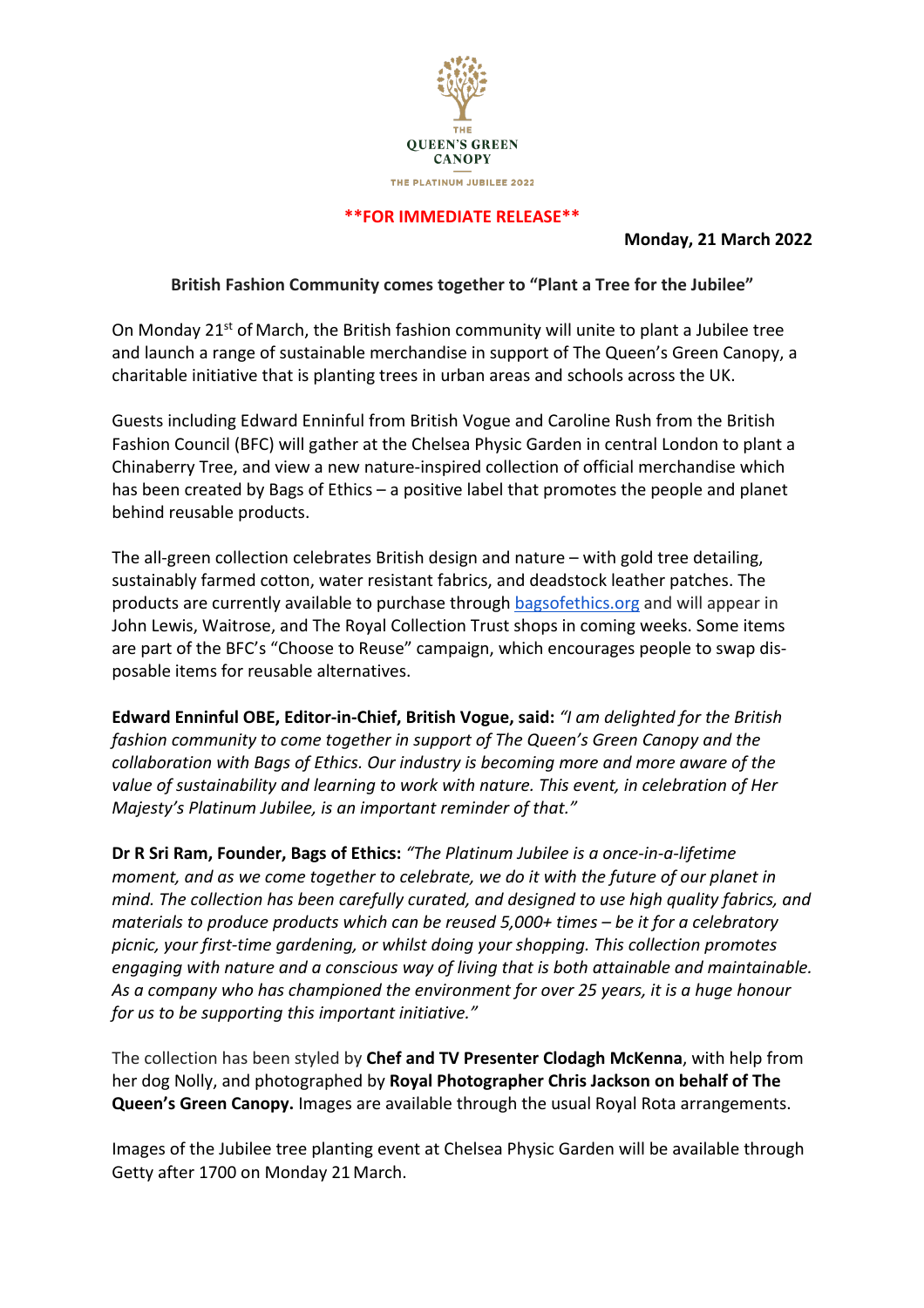With prices ranging from £3.50 to £45, items in the Bags of Ethics collection include:

- *a jute shopping bag*
- *a foldable shopping bag*
- *a picnic blanket*
- *a garden cushion/ kneeler*
- *a set of two tea towels*
- *a garden tool belt*
- *a set of round tins for cakes/ biscuits*
- *a commemorative apron, with detachable deadstock leather strap*
- *a commemorative tin caddy*
- *a commemorative picnic cooler bag*
- *a reusable bottle designed by brand RIXO*
- *a reusable coffee cup designed by designer brand RIXO*

Part of the proceeds from the sale of items will be donated to The Queen's Green Canopy, to enable more trees to be planted in urban areas and schools across the UK.

## **Bags of Ethics**

Bags of Ethics is a positive label that promotes the people and planet behind reusable products. No single-use plastic is involved in any of the products and the textile products have been manufactured in the Bags of Ethics factory which has a 90% female workforce, and a water treatment system so that waste water from production is repurposed into gardening water. https://www.bagsofethics.org

### **The Queen's Green Canopy**

The Queen's Green Canopy (QGC) is a unique tree planting initiative created to mark Her Majesty's Platinum Jubilee. All across the UK people are being invited to **"Plant a tree for the Jubilee"** to create a legacy in honour of The Queen's leadership of the nation, which will benefit future generations.

With a focus on planting sustainably, everyone from individuals to Scout and Girlguiding groups, villages, cities, counties, schools and corporates will be encouraged to play their part to enhance our environment by planting trees during the official planting season between October to March. Tree planting will commence again in October 2022, through to the end of the Jubilee year.

As well as inviting the planting of new trees, *The Queen's Green Canopy* will dedicate a network of 70 Ancient Woodlands across the United Kingdom and identify 70 Ancient Trees to celebrate Her Majesty's 70 years of service.

By inviting everyone to plant considerable numbers of new trees throughout the country, the QGC seeks to highlight the significant value of trees and woodlands as nature's simple but highly effective way to clean the air we breathe, slow the impact of climate change, create important wildlife habitats and improve our general health and wellbeing.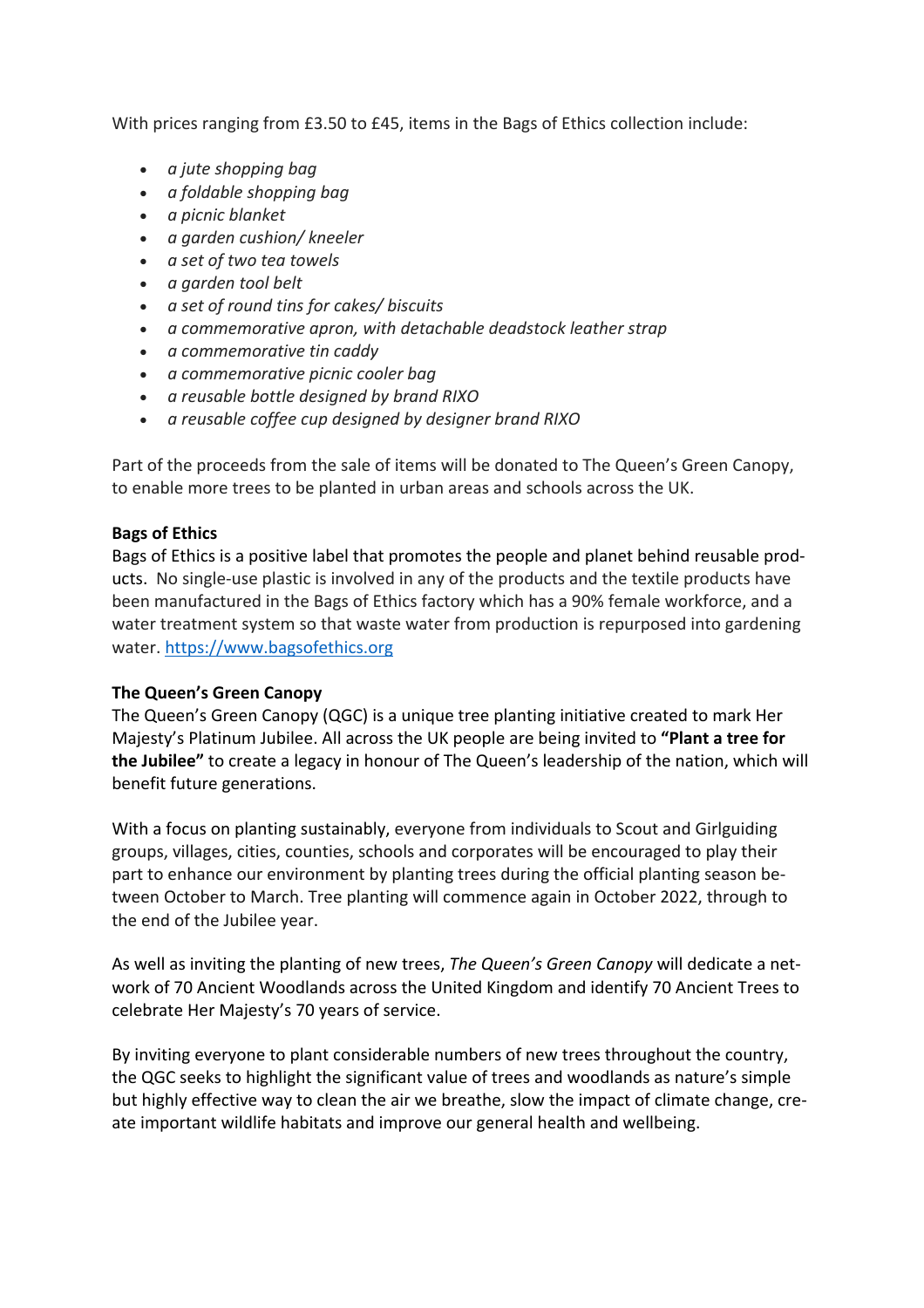- Throughout Her reign, The Queen has planted more than 1,500 trees all over the world and has spoken alongside Sir David Attenborough of the importance of trees in the Earth's future.
- The QGC is a voluntary and inclusive initiative which is open to participation by everyone in the UK.
- The QGC is a symbolic gift which involves the voluntary dedication of forests and woodland – there is no land/title transfer.
- The QGC is a not-for-profit initiative, which has not received Government funding.

Further information about the QGC is available: www.queensgreencanopy.org

## **The Queen's Green Canopy Partners**

Collaboration is central to the QGC. We are proud to work with **Cool Earth, The Royal Horticultural Society, The Woodland Trust, Trees for Cities, The Forest Canopy Foundation, DEFRA**, **The Tree Council, The Conservation Volunteers & Community Forest Trust.**

## **The Queen's Green Canopy – Platinum Supporters**

The QGC is grateful to the **Royal Mail Group** as our first Founding Partner. We are also working with Platinum Supporters **Coutts**, **John Lewis & Partners, Waitrose & Partners, Rentokil Initial, Coupa, Regatta and Craghoppers Bridgepoint**, **Howdens**, **Johnnie Walker**, **McDonald's UK & Ireland. Bags of Ethics by Supreme Creations** is an Official Supporter.

# **The Queen's Green Canopy – QGC Friends Network**

A diverse collection of groups located across the UK, our Friends Network is supporting the QGC, from planting trees to helping inspire the nation to get involved. https://queensgreencanopy.org/about-us/qgc-friends-network/

### **QGC social media channels**

*Instagram: @queensgreencanopy / @bagsofethics Twitter: @QGCanopy / @bagsofethics Facebook: @queensgreencanopy / @bagsofethics LinkedIn: @queensgreencanopy / @BagsofEthicsbySupremeCreations*

Hashtags: #queensgreencanopy #plantatreeforthejubilee #jubileetree

### **Media Contact**

Marnie Gaffney MVO Head of Communications